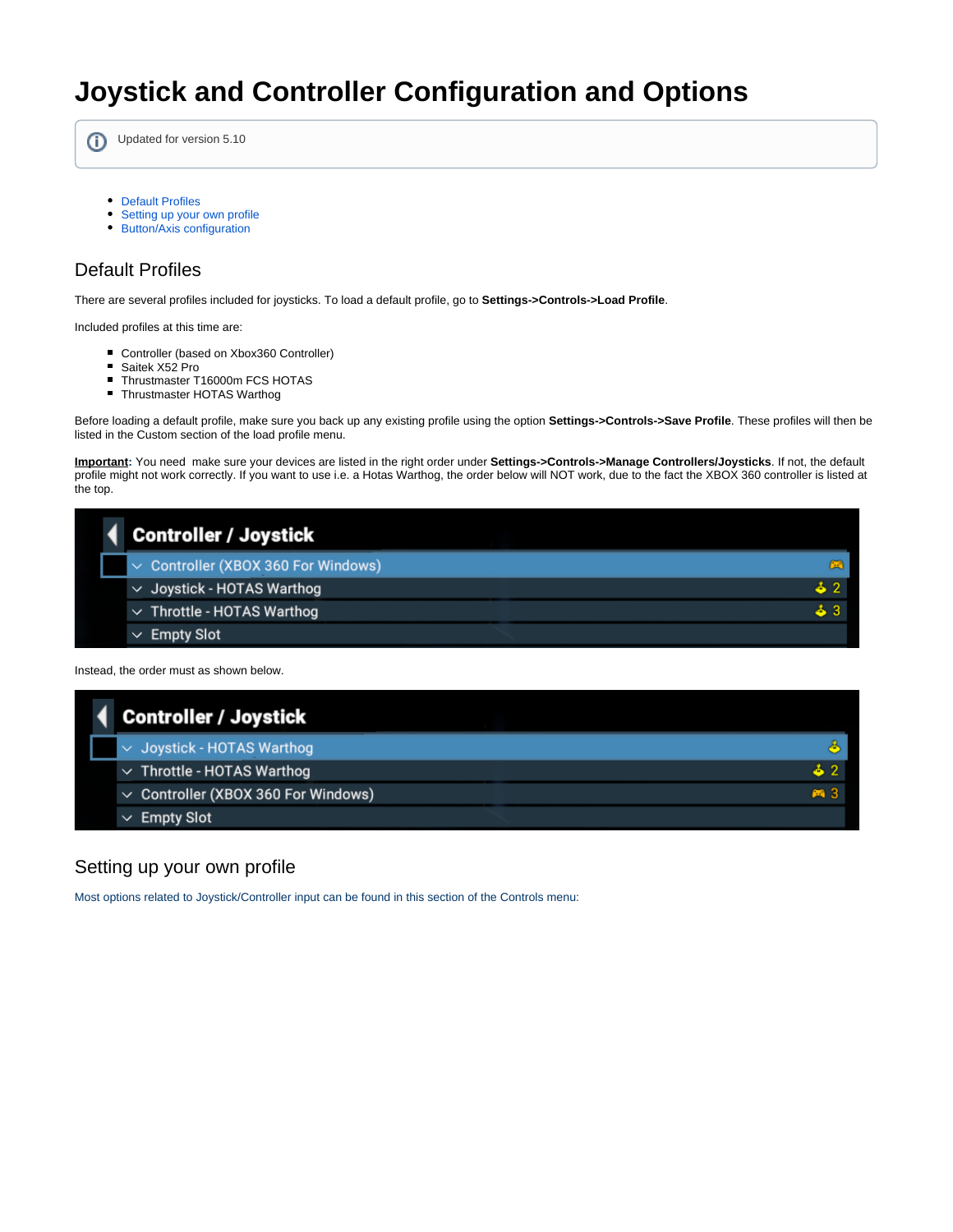#### **Controls Controls** General **Platform Movement Menu Navigation Controller / Joystick Manage Controllers/Joysticks Invert Axes** Sensitivity Joystick Deadzone  $5%$ **Bidirectional Throttle** off  $\vee$  Only with Controllers **Gamepad Mode Adaptive Steering** off

To set up your own profile, start by checking whether your device(s) are listed in the menu accessed via **Settings->Controls->Manage Controllers /Joysticks.**

In this menu you can assign input devices to slots, check the current device number, or disable devices. Multiple Input devices will be indicated by a small icon with a number next to it.

| Controller / Joystick           |  |
|---------------------------------|--|
| $\sim$ Joystick - HOTAS Warthog |  |
| $\vee$ Throttle - HOTAS Warthog |  |
| $\vee$ Empty Slot               |  |

Settings->Controls->Invert Axes This option allows you to invert the axes of many axis-controlled inputs such as steering, throttle, strafe, first person controls, etc

**Settings->Controls->Joystick Deadzone** This controls the size of the area in the centre of the axes for which no reaction to input is given.

**Settings->Controls->Bidirectional Throttle** Some devices have the throttle axis in the centre. If your throttle has its zero acceleration position in the centre and you want to change it, set this option to "off".

**Settings->Controls->Gamepad Mode** This option changes several interface behaviours related to automatic targeting and mouse usage while using a controller/joystick, etc.

**Settings->Controls->Adaptive Steering** If this option is enabled, your input will change automatically to the primary steering axes of your ship. For example, if roll is faster on the current ship, it will be mapped to the horizontal axis; if yaw is faster then that will be mapped to the horizontal axis. For full manual control over your ships' steering axes, disable this option.

#### <span id="page-1-0"></span>Button/Axis configuration

To map individual functions to your device, go to one of the following sections:

- General
- **Platform Movement**
- **Menu Navigation**